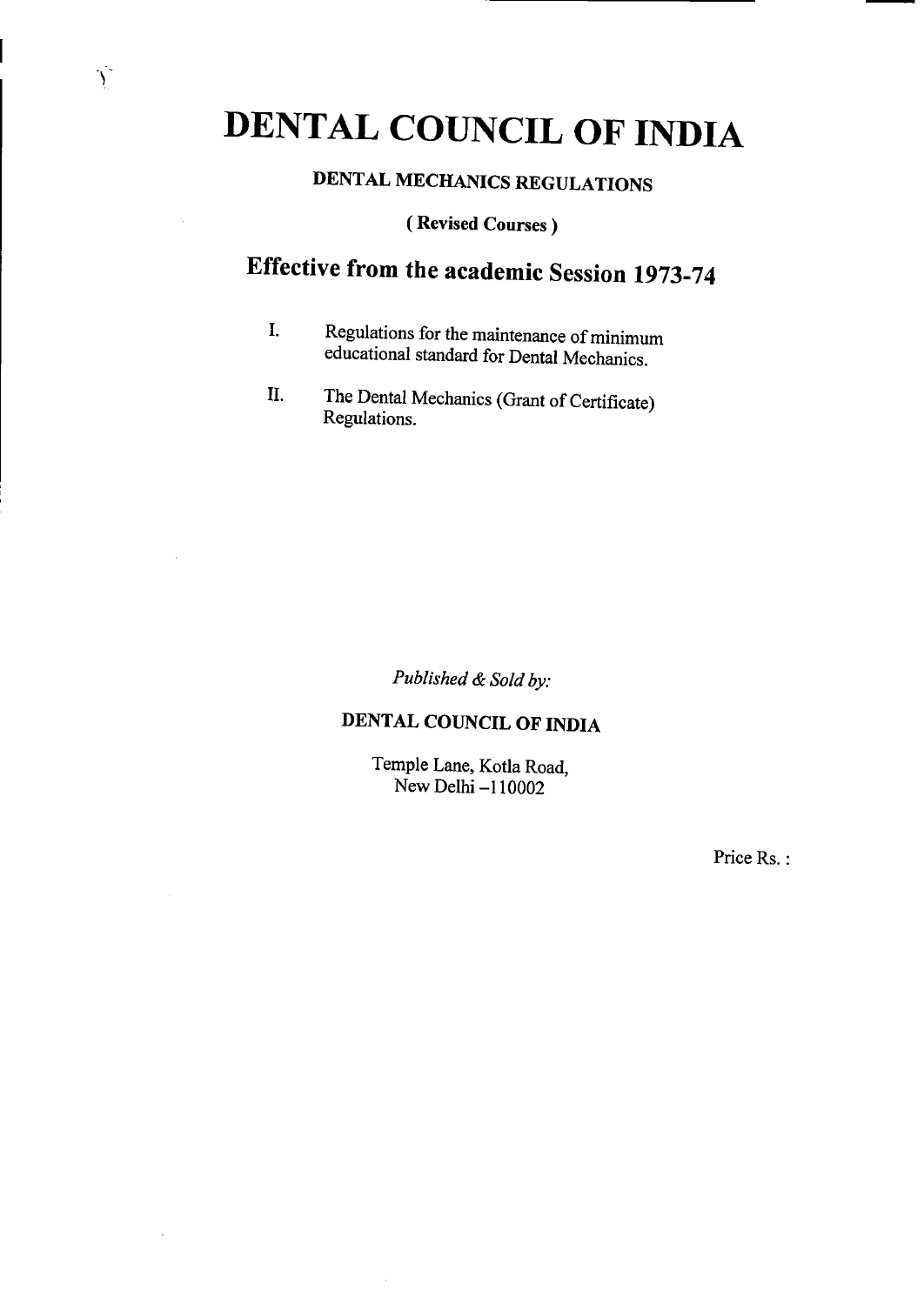#### PREFACE

## DENTAL MECHANICS COURSE REGULATIONS **(Modified: 11-5-1972)**

Framed by the Dental Council of India and approved by the Central Government under Dentists Act, 1948 vide Government of India, Ministry of Health & Family Welfare (Deptt. of Health) letter No. V. 12011/3/72 — MPT dated 11-5 - 1972.

2

 $\hat{\mathcal{A}}$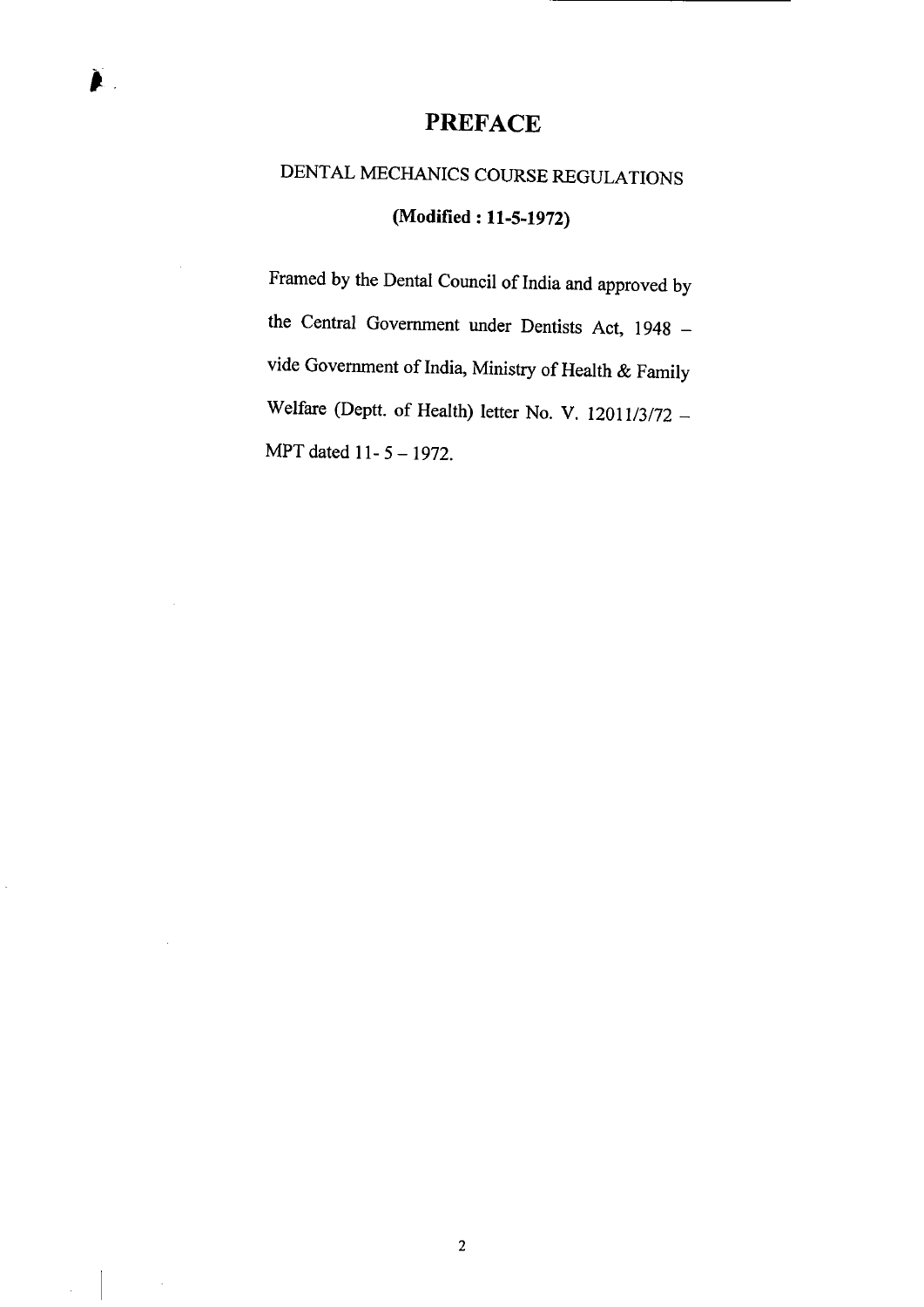## DENTAL COUNCIL OF

### INDIA

## REGULATIONS FOR THE MAINTENANCE OF MINIMUM EDUCATIONAL STANDARD FOR DENTAL MECHANICS

In exercise of powers conferred by clause (1) and (2) and sub-clause (g) and (h) of section 20 of the Dentists Act, 1948 (XVI of 1948), the Dental Council of India hereby make after consultations with the State Governments, the following. **Regulations for the maintenance of minimum educational standard for Dental Mechanics, the same having been approved by the Central Government.** 

Dental Mechanic is a person, who makes or repairs dental appliances and dentures including Inlay, Crown and Bridge work. He shall restrict his activities to purely Mechanical Laboratory work at the instance of the registered Dental Surgeon. He shall not do any chair-side work.

In order to regularize and standardize the conferment of the qualifications for Dental Mechanics, it is prescribed that:-

- 1. The institutions wishing to start courses for Dental Mechanics should seek prior approval of the Dental Council of India.
- 2. The course of studies should extend over a period of two academic years and lead to the qualification of Dental Mechanic Certificate.
- 3. A separate course shall be arranged for the training of Dental Mechanics by the institutions.

 $\tilde{\Delta}$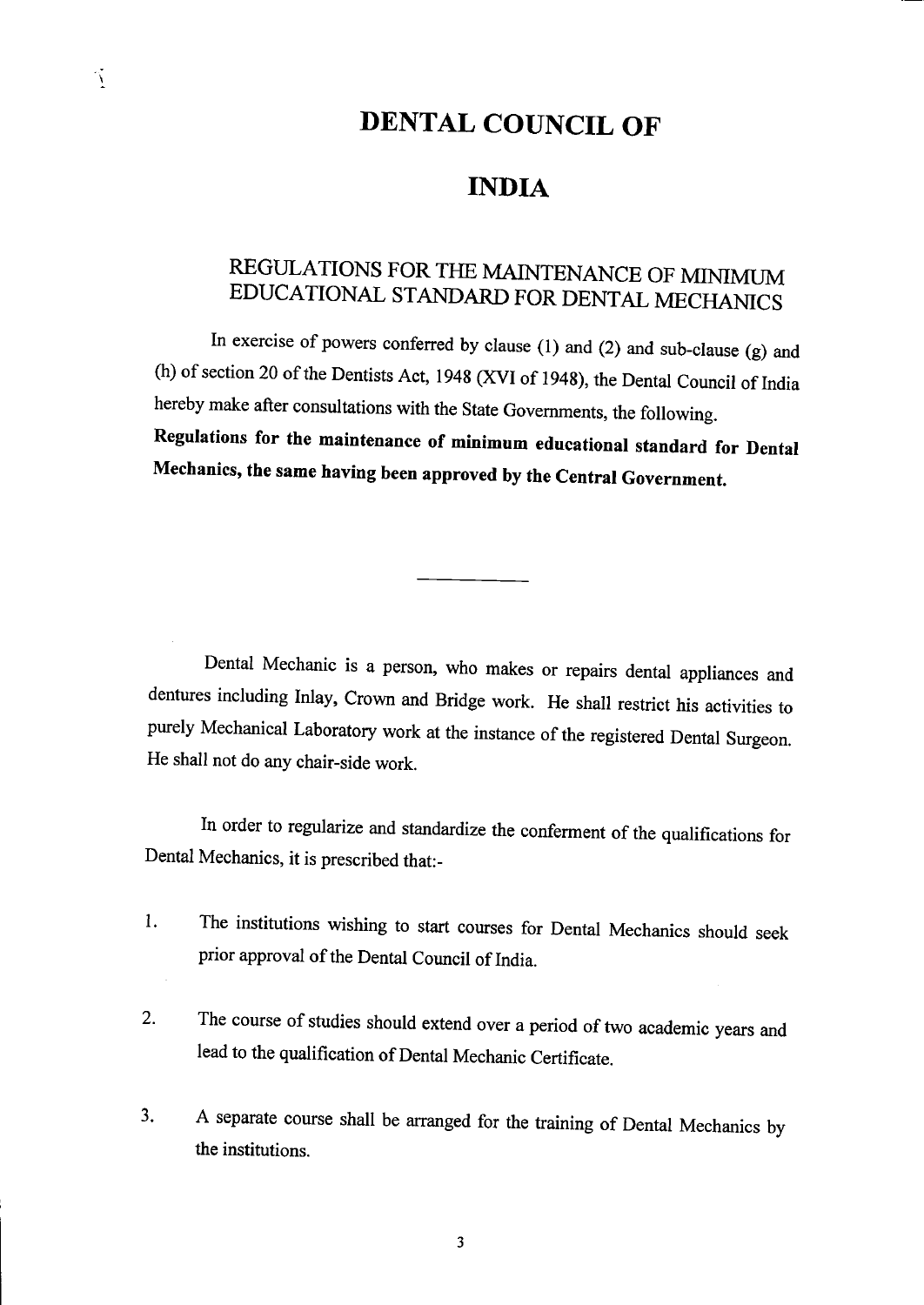- 4. For the purpose of establishment of uniformity in dental education in this course throughout India. It is necessary that the course of instructions to be pursued in all the institutions should be standardized. To achieve this:-
	- (i) a candidate should be atleast 15 years of age at the time of admission or within 3 months of it and should be medically *fit.*
	- (ii) a candidate must have passed sat-least Matriculation Examination of a recognized University taking Science subject or an equivalent recognized qualification.
- *5.* The course of studies and regulations for the Certificate Examinations and the syllabus to be followed in each subject has been drawn up and appended.

## MiNIMUM REQUIREMENTS FOR INSTITUTIONS IMPARTiNG TRAINING FOR DENTAL MECHANICS

1. The minimum hours devoted to the undermentioned subjects shall be as follows:-

FIRST YEAR (Primary)

| Subject                     | Lectures | Practicals     | Total |
|-----------------------------|----------|----------------|-------|
|                             |          | Laboratory/    |       |
|                             |          | Demonstrations |       |
| Applied Physics & Mechanics | 30       | 20             | 50    |
| <b>Applied Chemistry</b>    | 30       | 20             | 50    |
| <b>Applied Oral Anatomy</b> | 20       | 90             | 110   |
| Dental Materials            | 20       | 40             | 60    |
| and Metallurgy              | 15       | 15             | 30    |
| Dental Mechanics (Primary)  | 30       | 600            | 630   |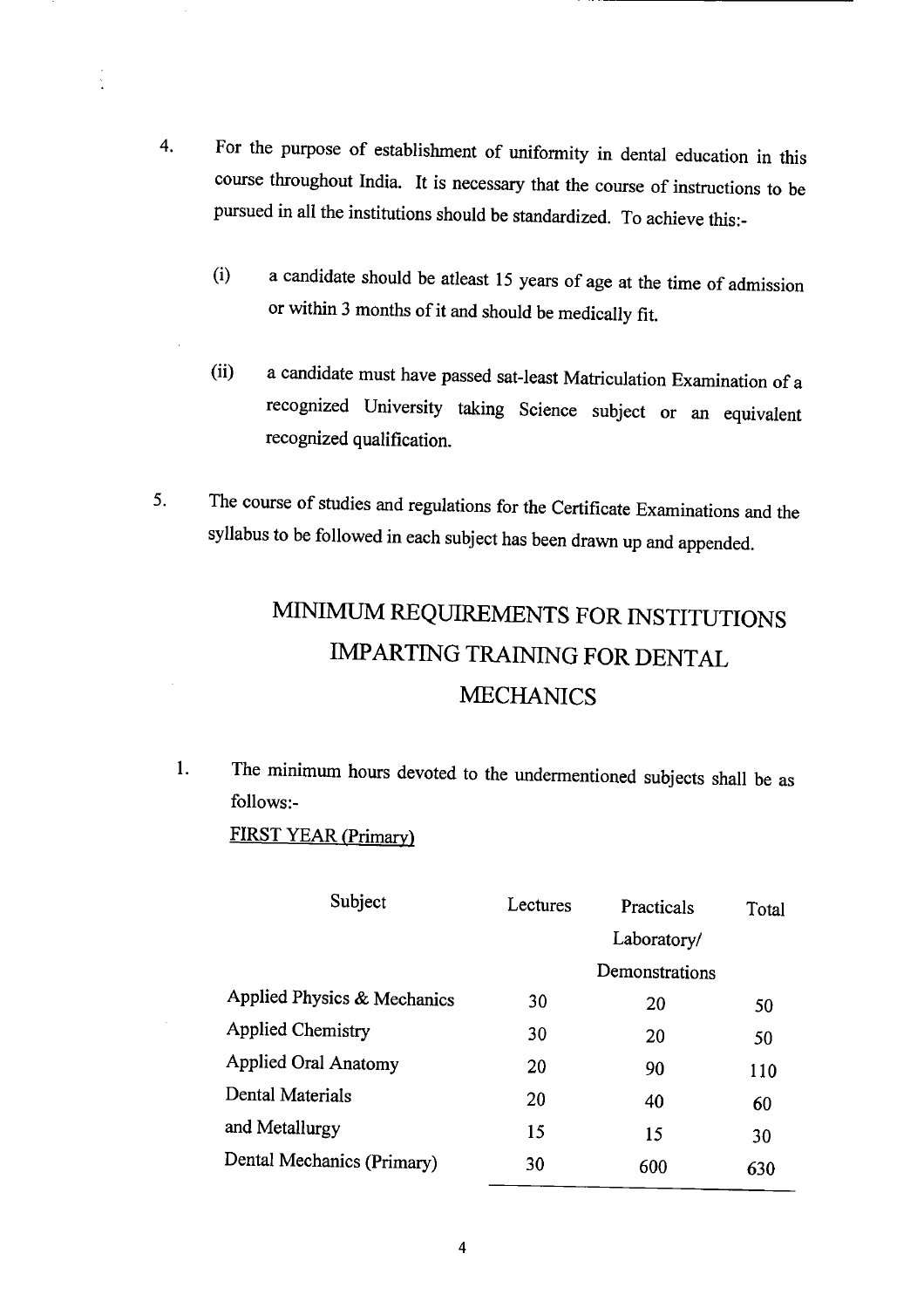| Total                    | 145 |     |     |  |
|--------------------------|-----|-----|-----|--|
|                          |     | 785 | 930 |  |
| SECOND YEAR (Final)      |     |     |     |  |
| Dental Materials         | 10  | 10  | 20  |  |
| and Matallurgy           | 20  | 40  | 60  |  |
| Dental Mechanics (Final) | 30  | 785 | 815 |  |
| Total                    | 60  | 835 | 895 |  |

- 2. The classes in different subjects of the curriculum should be taught exclusively for this course.
- 3. There should be atleast one instructor for every 10 students working in Technical Laboratories.
- 4. For the teaching of dental subjects, no person except those holding recognized dental qualification shall be employed as instructors. For Practicals Lab./ Demonstrations, persons holding recognised Dental Mechanics Certificate shall also be eligible.
- 5. The institution imparting training in this course must be possessed of the following minimum requirements:-
	- (i) Sufficient class rooms atleast one of which must be equipped with a projector.
	- (ii) Satisfactory facilities should be provided for practicals/demonstrations on Applied Physics, Mechanics, Chemistry and Applied Oral Anatomy.
	- (iii) A suitable Library should be available to the students for reference on the subjects of the course.
	- (iv) Well equipped laboratories for Prosthetic and Orthodontic work.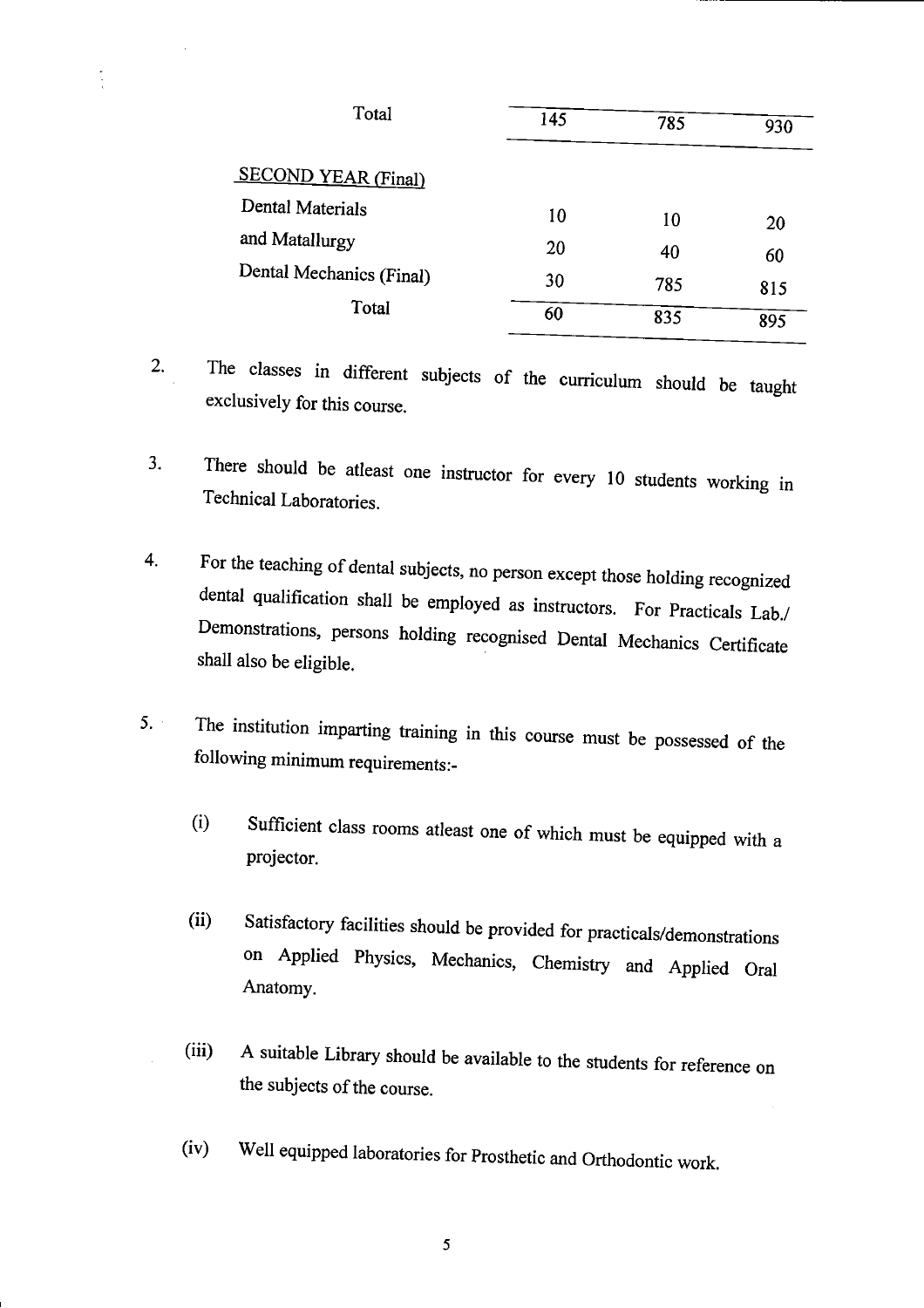# (v) **Teaching Staff**

 $\frac{1}{2}$ 

 $\mathbb{Z}_2$ 

 $\bar{\beta}$ 

 $\hat{\mathcal{A}}$ 

 $\bar{\mathcal{A}}$ 

|       | (a)                                    | Assistant Professor (Full-time)  One                              |                                                                                                                     |  |
|-------|----------------------------------------|-------------------------------------------------------------------|---------------------------------------------------------------------------------------------------------------------|--|
|       | (b)                                    | Demonstrator/Lecturer – do - One                                  |                                                                                                                     |  |
|       | (c)                                    | Tutor Technician - do -                                           | $\dots\dots\dots\dots$ One                                                                                          |  |
|       |                                        | PMS dated 19-1-84 for every 20 students.                          | Approved by the Central Government vide Ministry of<br>Health & F.W. (Deptt. of Health)'s letter No. A 11013/4/83 - |  |
|       | (d)                                    | Other Staff for teaching                                          |                                                                                                                     |  |
| (iii) |                                        | each student during his/her two years course:-                    | The minimum amount of practical work that has to be completed by                                                    |  |
| (1)   |                                        | FULL DENTURES                                                     |                                                                                                                     |  |
|       |                                        | Acrylic                                                           | . 20                                                                                                                |  |
|       |                                        | Metal                                                             | 5                                                                                                                   |  |
|       |                                        | (At least 2 Dentures against natural teeth in the oppositing jaw) |                                                                                                                     |  |
| (2)   |                                        | <b>Partial Dentures</b>                                           |                                                                                                                     |  |
|       |                                        | Acrylic                                                           | 15                                                                                                                  |  |
|       |                                        | Metal                                                             | . 5                                                                                                                 |  |
| (3)   | Repairing/Relining of Dentures<br>. 20 |                                                                   |                                                                                                                     |  |
| (4)   | Inlays:                                | Acrylic                                                           | 10                                                                                                                  |  |
|       |                                        | Metal                                                             | 10                                                                                                                  |  |
| (5)   | Crowns:                                | Acrylic                                                           | . 10                                                                                                                |  |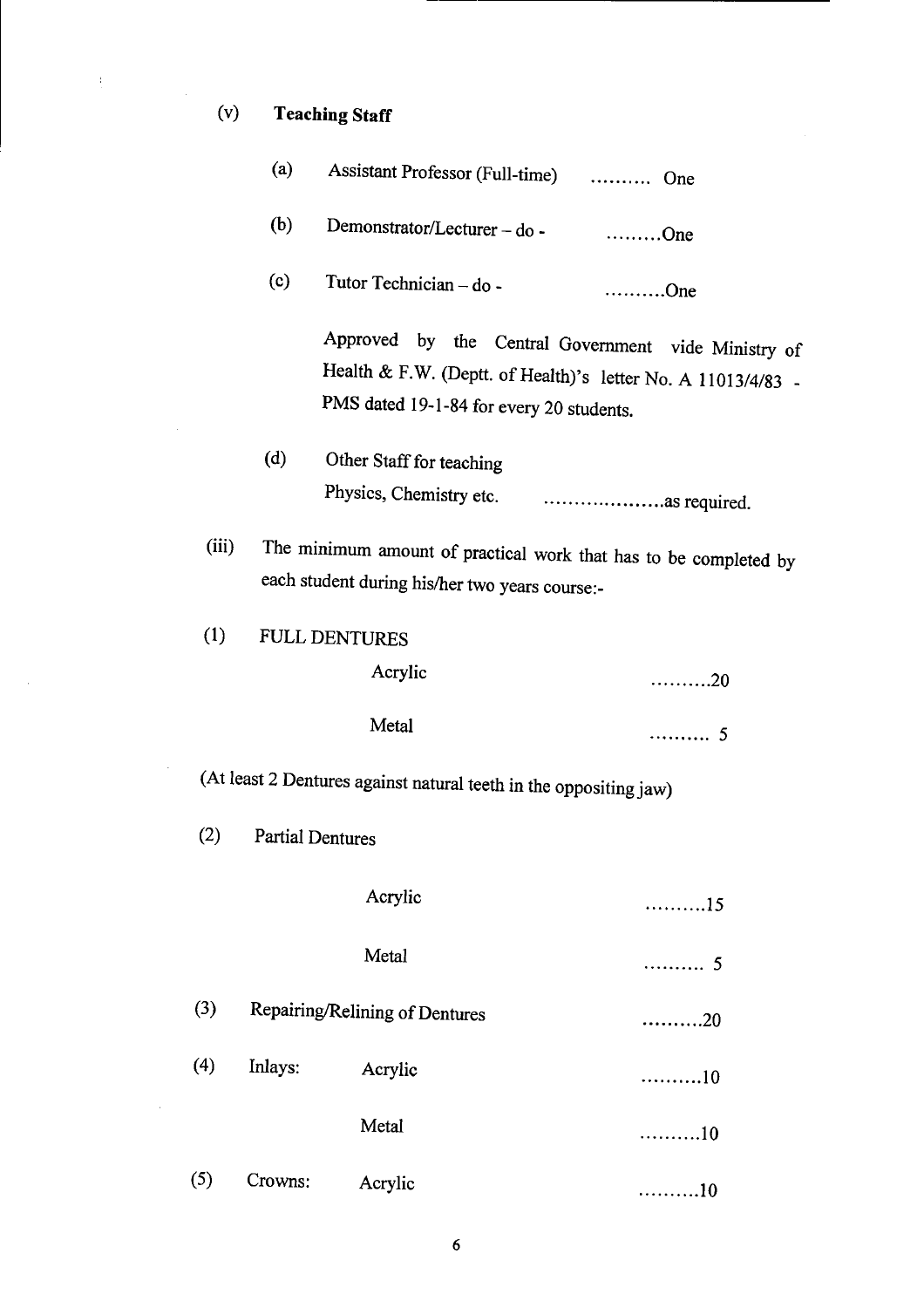|      | . 10                                     |    |
|------|------------------------------------------|----|
| (6)  | Bridge work (various types)              | 6  |
| (7)  | <b>Splints</b>                           | 6  |
| (8)  | Obturators and other surgical appliances | 3  |
| (9)  | Orthodontic Study Casts                  | 6  |
| (10) | Orthodontic appliances                   | 12 |

 $\frac{1}{3}$ 

NOTE: Appropriate Department to teach the Dental Mechanics Course

That in view of the difficulties experienced by dental departments and dental teachers of dental college, the teaching of Dental Mechanics Course be entrusted to the Department of Prosthetic Dentistry.

\* Approved by the Central Government vide Miny. of Health & F.W. (Deptt. of Health)'s letter No. V. l2O17/12/82-pMS dt. 17-2-83) (DCI — DE — *54* —82)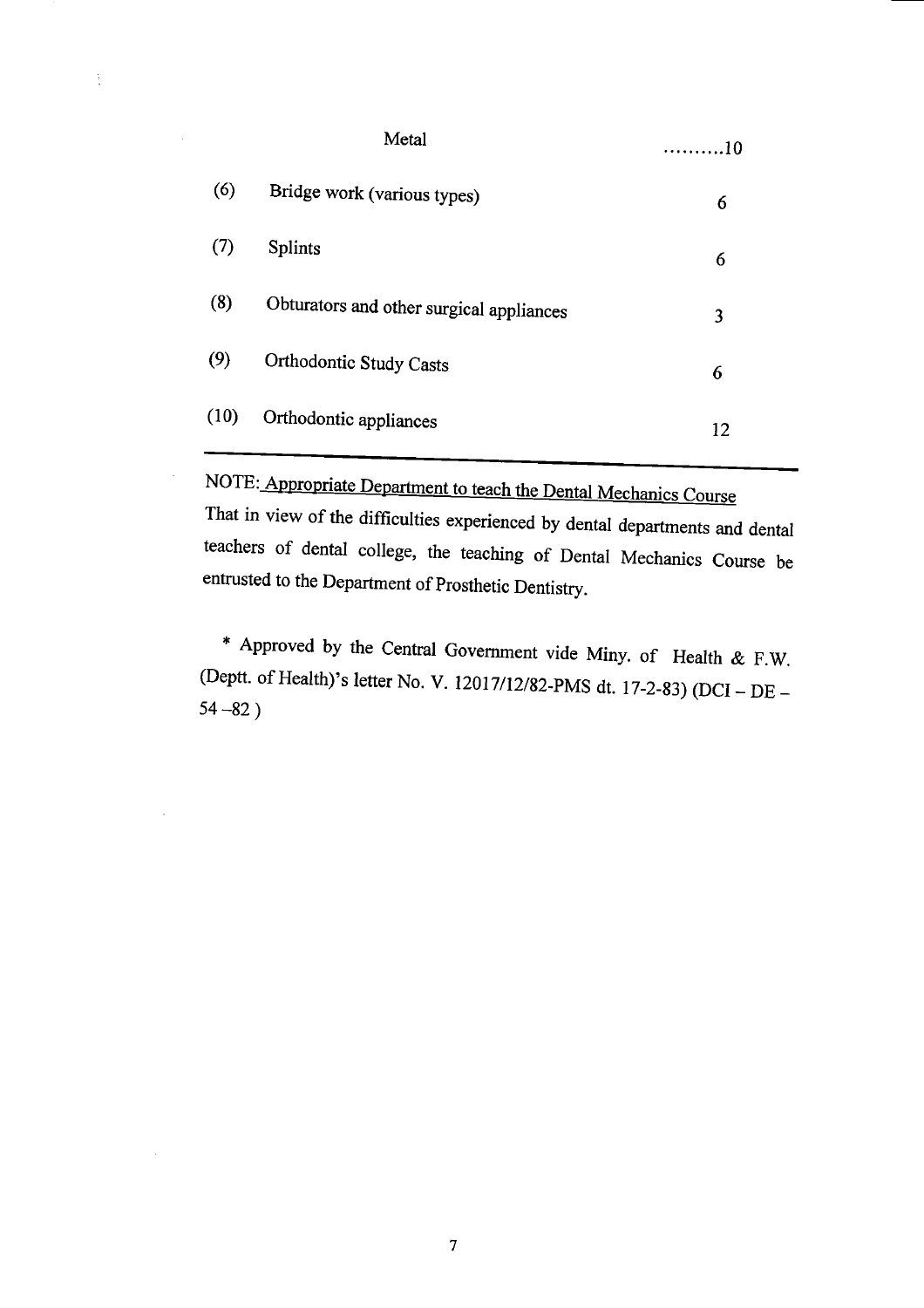## **11. DENTAL MECHANICS (GRANT OF CERTIFICATE) REGULATIONS**

In exercise of the powers conferred by sub-section (1) read with clause (g) and (h) of sub-section (2), of section 20 of the Dentists Act, 1948 (XVI of 1948) the Dental Council of India hereby make, after consultation with the State Governments, the following Regulations, the same having been approved by the Central Government.

These Regulations may be called the DENTAL MECHANICS GRANT OF CERTIFICATE REGULATIONS.

(1) An Examination for the grant of Certificate of Dental Mechanics shall be conducted by a Board of examiners appointed by an institution imparting training of Dental Mechanics and approved by the Dental Council of India and that atleast one of the Examiners must be an external from outside that Institution.

- Note:- Qualifications/eligibility to appointment as Examiners for Dental Mechanics Examinations.
	- 1. a) He should be registered in Part 'A' of the Dentists Register maintained under the Dentists Act, 1948 and - (GOI. MOH. *No.*  $F-6-8/57-MI$  dated  $8-2-57$ ) – DCI, 9G-56.
		- b) That medical persons teaching medical subjects may be appointed as Examiners for medical subjects esven thought they are not registered under the Dentists Act, 1948 - and — ( GOT. MOH. No. F – 6 – 8/57 – MI dated  $27 - 12 - 57$ ) – DCI. 9G – *56.*
	- 2. He should be an active teacher of the concerned course ;or in the concerned subject's at a recognized dental/medical institution:- (GOT. MOH. & FW (Deptt. of Health) — No. V 12017/11/82 — PMS dated 14-2-83) DCI — DE- 54-82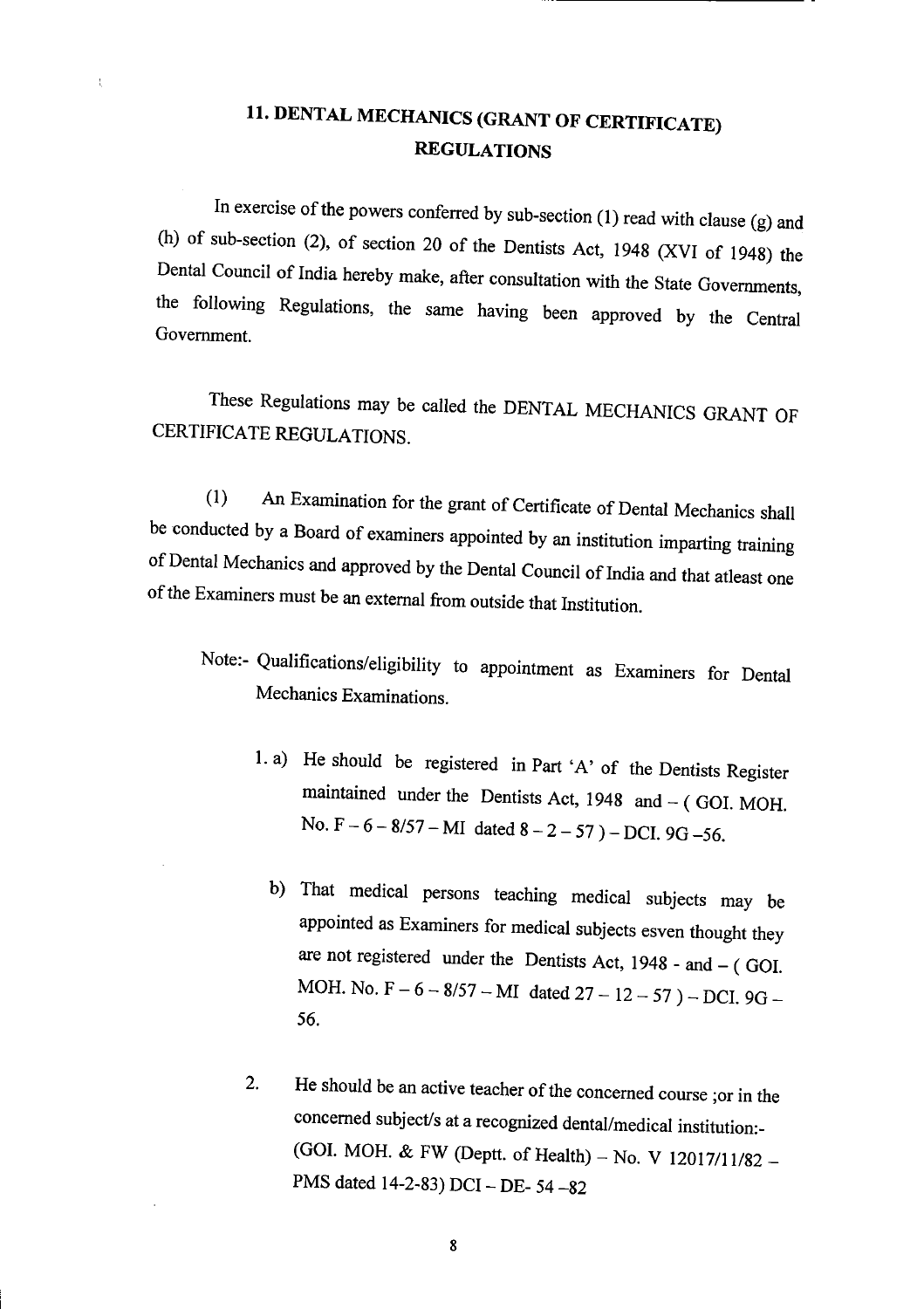(2) The examination shall be held twice a year, on such dates as may be fixed. The Examination shall consist of two parts entitled. (1) Primary and (2) Final Certificate Examination.

#### THE PRIMARY EXAMINATION

- (3) The examination shall be open to any student who (a) has been enrolled during the one academic year Proceeding the examination, in an institution recognised by the Dental Council of India for this purpose.
	- (b) has his/her name, submitted to the Board of Examiners, by the Head of the institution in which he/she is enrolled.
	- (c) produces the following certificates signed by the Head of the Institution:-
	- (i) of good character,
	- (ii) of having attended not less than *75%* of the full course of lectures delivered and practicals conducted in each of the subjects of examination.

Provided that the Head of the institution shall have power to exclude any candidate from the examination, if he is satisfied that such a candidate is not a fit person to be admitted thereto.

(4) Every candidate shall forward his/her application to the Examining Body by a date fixed by that body, accompanied by the prescribed fee. A candidate who fails to pass or present himself/herself for examination shall not be entitled to claim a refund of the fee but he/she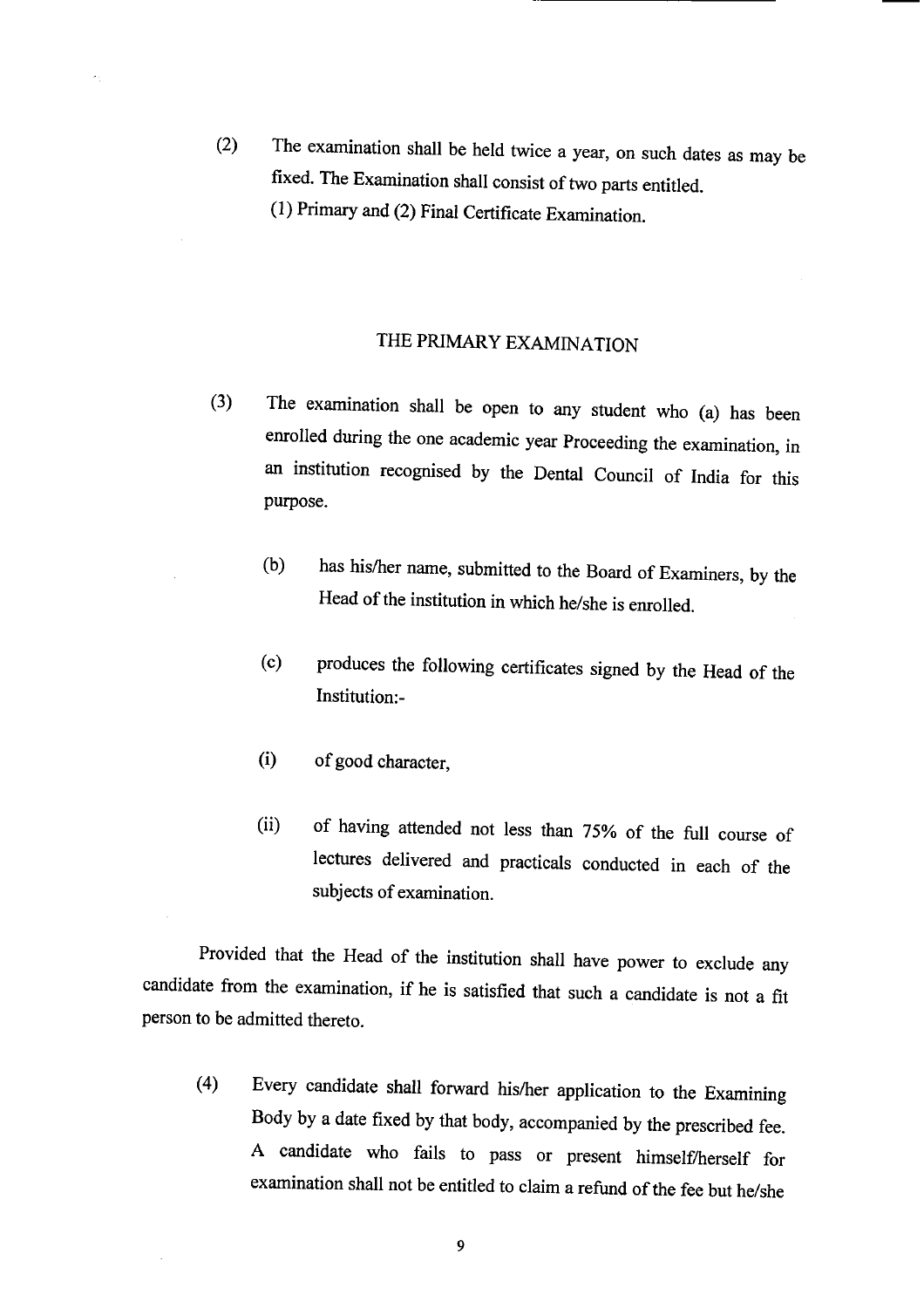will be admitted to one or more subsequent examinations on payment of a like fee on each such occasion.

*(5)* Every candidate should be examined in the following subjects comprising or two papers as follows:-

Paper I Applied Physics, Chemistry and Mechanics.

Paper II Dental Mechanics (Primary) and Applied Oral Anatomy.

Marks for each of the papers shall be as under:-

|  | Paper I : Applied                   |  |    |    | Physics, Written Oral Practicals | <b>Total</b> |
|--|-------------------------------------|--|----|----|----------------------------------|--------------|
|  | Chemistry                           |  |    |    |                                  |              |
|  | and Mechanics                       |  | 75 | 25 | .                                | 100          |
|  | Paper II : Dental Mechanics         |  | 75 | 25 | 100                              | 200          |
|  | (Primary) and Applied Oral Anatomy. |  |    |    |                                  |              |

Each written paper shall be of three hours.

(6) Every candidate shall be required to take up all subjects of the examination. A candidate failing in any paper or papers of this examination before being permitted to reappear at the subsequent examination, shall produce evidence of having pursued such a course of training as the Head of the institution may determine.

A candidate, who passes in any one or more papers under examination shall be exempted from appearing in which he/she has passed and shall be allowed to reappear in the rest in which he/she ha failed in any subsequent examination within a period of two years. Thereafter the candidate will have to appear in the papers of this examination.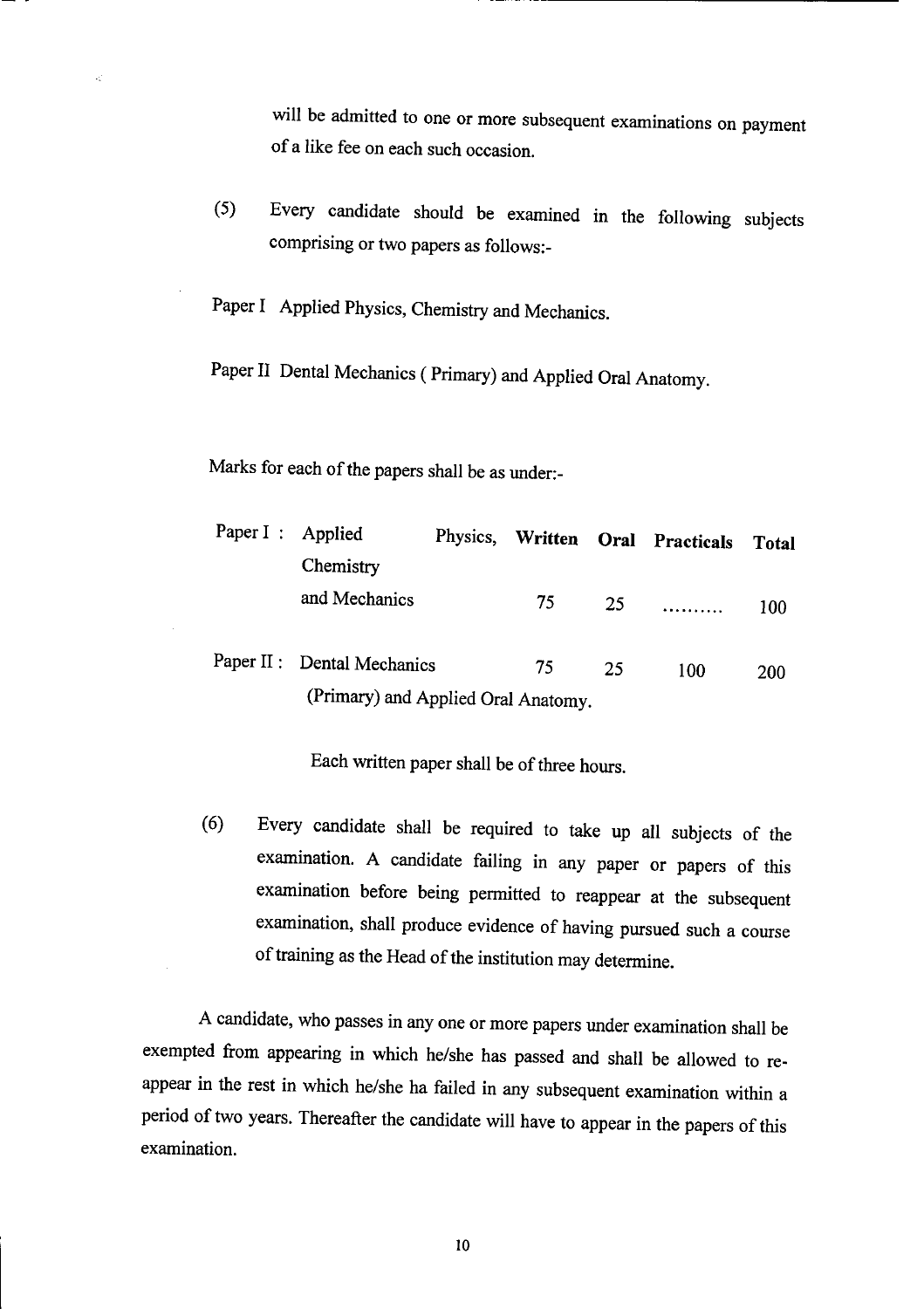(7) The *minimum* number of marks required to pass the examination shall be fifty percent in each paper both in the (i) written and Oral and (ii) practical parts of the examination. Candidates who obtain minimum of seventy five percent of the marks in any paper shall be declared to have passed with distinction in that particular subject.

Candidates who do not pass in all the papers of the PRIMARY EXAMINATION at one and the same time shall not be declared to have passed with distinction.

(8) As soon as possible after the examination, the Board of Examiners shall publish a list of the candidates who have passed. Each successful candidate shall be granted a PRIMARY CERTIFICATE.

#### THE FINAL EXAMINATION

- (9) This examination shall be open to any student who
	- a) has been enrolled during one academic year preceding the final examination in an Institution approved by the Dental Council of India for the purpose.
	- b) has previously passed the Primary Examination for the Certificate of Dental Mechanics.
	- c) has his/her name submitted to the Board of Examiners by the Head of the Institution in which he/she is enrolled.
	- d) produces the following certificates signed by the Head of the Institution:-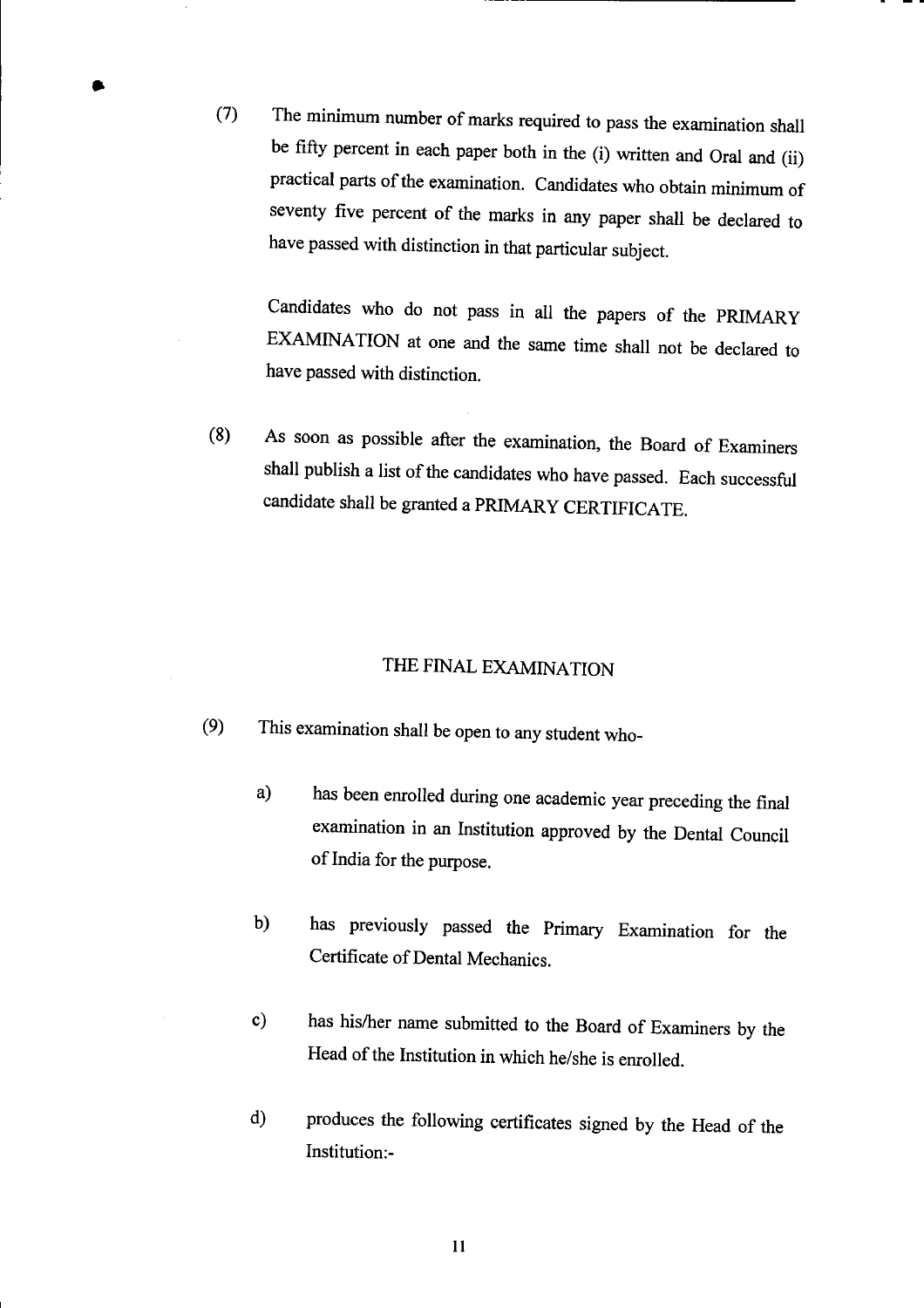- i) of good character,
- ii) of having attended not less than seventy five percent of the full course of lectures delivered and practical/demonstration/clinical conducted in each of the subjects of the examination.
- iii) of having passed the Primary Examination in all papers.

Provided that the Head of the institution shall have power to exclude any candidate from the examination if he is satisfied that such a candidate is not a fit person to be admitted thereto.

- (10) Every candidate shall forward his/her application to the Examining Body by a date fixed by that Body, accompanied by the prescribed fee. A candidate who fails to pass or present himself/herself for examination shall not be entitled to claim a refund of the fee.
- (11) Every candidate shall be examined in the following subjects comprising of two papers as follows:-

Paper I Dental Mechanics (Final)

Paper II Dental Materials and Metuallurgy.

Marks for each of the papers shall be as under:-

| Paper I.  | Dental Mechanics<br>(Final) | Written | Oral | Practical | <b>Total</b> |
|-----------|-----------------------------|---------|------|-----------|--------------|
| Paper II. | Dental Materials            | 75      | 25   | 100       | <b>200</b>   |
|           | & Metallurgy                | 75      | 25   |           | 100          |

Each written paper shall be of three hours.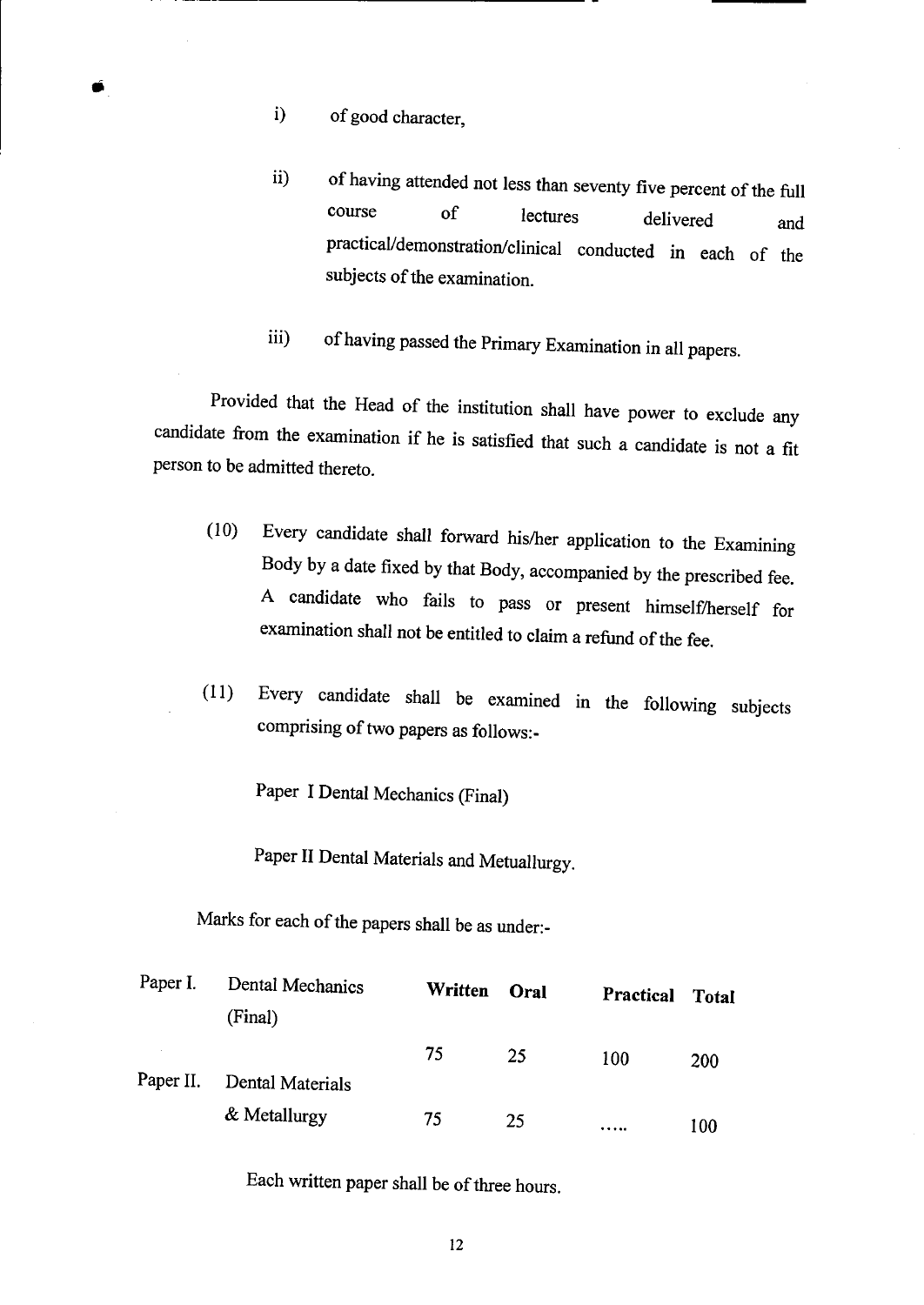(12) Each candidate shall be required to take up all papers of the examination A candidate failing in any paper or papers of this examination before being permitted to re-appear at the subsequent examination, shall produce evidence of having pursued such a course of training as the Head ;of the institution may determine.

A candidate, who passes in any one or more papers under examination shall be exempted from appearing in which he/she has passed and shall be allowed to reappear in the rest in which he/she has failed in any subsequent examination within a period of two years. Thereafter the candidate will have to appear in all the papers of this examination.

(13) The minimum number of marks required to pass the examination shall be fifty percent in each paper both in the (i) written and Oral and (ii) practical parts of the examination. Candidates who obtain minimum of seventy five percent of the marks in any paper shall be declared to have passed with distinction in that particular subject.

Candidate who do not pass in all the papers of the FINAL EXAMiNATION at one and the same time shall not be declared to have passed with 'distinction'.

(14) As soon as possible after the examination, the Board of Examiners shall publish a list of thee candidates who have passed. Each successful candidate shall be granted a certificate of FINAL EXAMINATION.

## SYLLABUS FOR THE DENTAL MECHANICS COURSE

#### Applied Physics:

Specific gravity, density, properties of matter, including cohension, capillarity, surface tension viscosity, elasticity, diffusion and osmosis.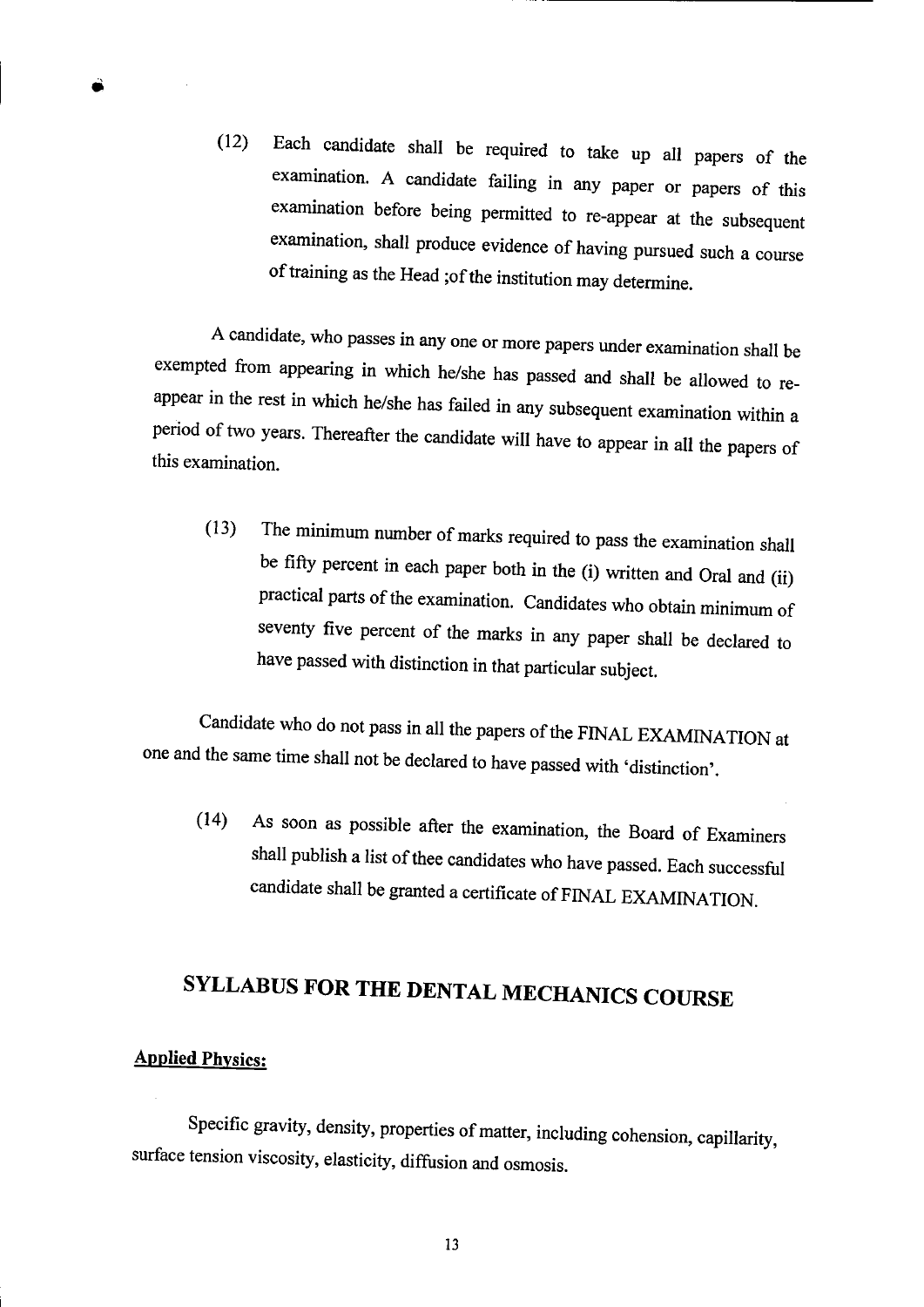Heat: Temperature and its measurements Thermometers and Phrometers. General account of expansion by heat of solids, liquids and gases, Thermostats, Pressure gas and hydraulic. Boyle's and Charles Laws. Unit of heat, thermal capacity and specific Heat, Change of State; Latent heat; Melting Point. Properties of vapours, conduction, convection and radiation.

Principles of electro-technology applied to dental work room, small motors, constructional features and characteristics, electric furnaces, heaters, thermostats, pyrometers, spot welders, electroplating, electro-forming, and anodizing, Wiring regulations relating to low voltage supplies.

## **Exercises/Demonstrations:**

- Balance weighing correct to a milligram.
- Determination of specific gravity by the principle of Archimedes (Solids and liquids).
- Determination of surface tension ;of a liquid by capillary rise.
- Determination of Linear expansion of solids (level method).
- Determination of the specific heats of solids and liquids by the method of mixtures.
- Small motors-constructional features and characteristics (Demonstration only)
- Determination of the electro-chemjcal equivalent of copper.  $\blacksquare$

#### **Applied Mechanics:**

Forces, Parallelogram and triangle of forces. Moments, Couples, Centre of gravity, Principles of lever and centilever work, Energy, Power, Friction, Inclined plane, Screw Stress, Strain, Sheating Strain, Torsion, Bending movements, Strength and stiffness of materials.

## **Exercises/Demonstrations.**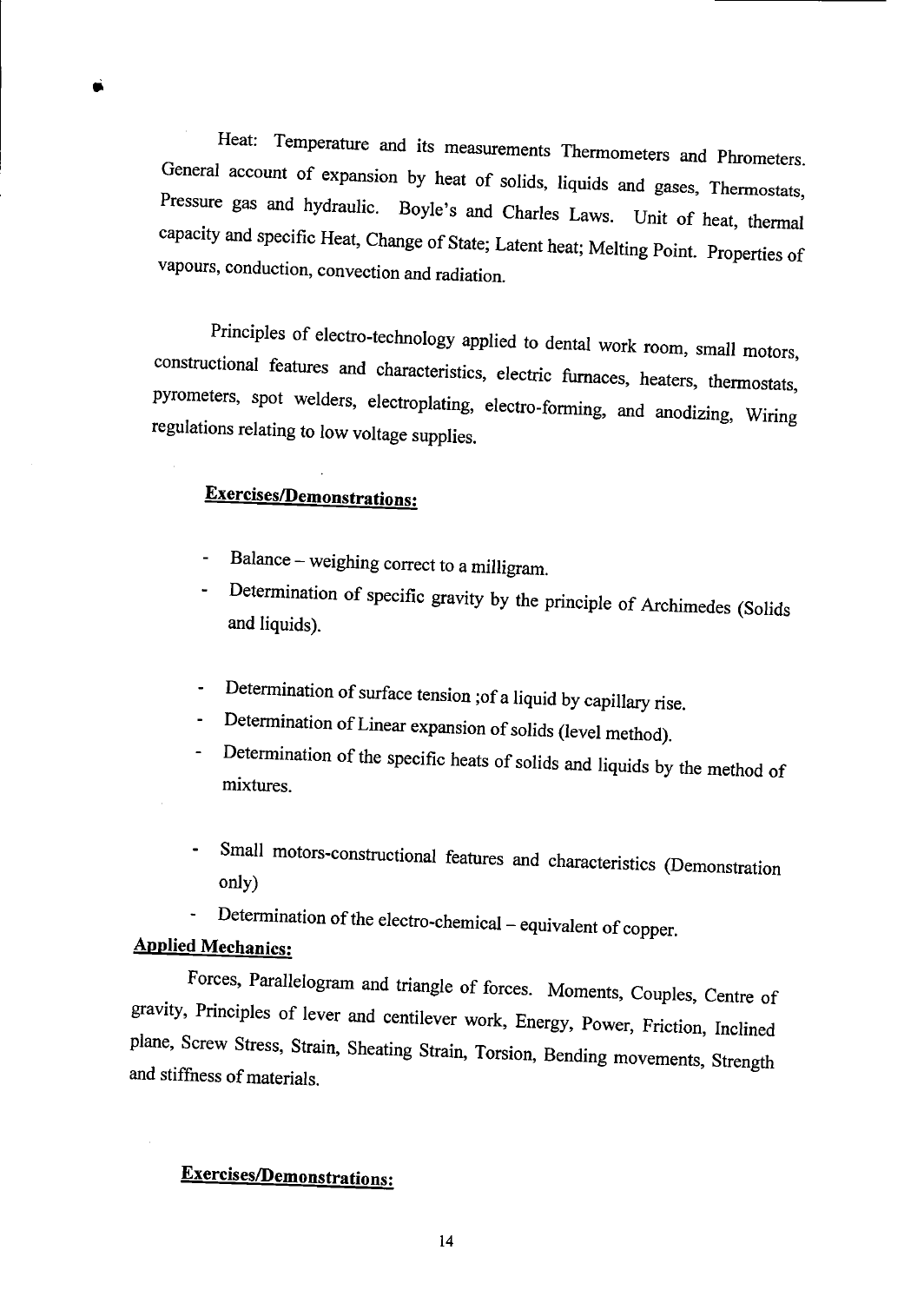- Verification of the parallelogram and triangle laws of forces.
- Inclined plane Determination of mechanical advantage.
- Determination of Young's Modulus by bending of beams.

#### **Applied Chemistry:**

Distinction between physical and chemical change; elements, mixtures, and compounds; composition of the atmosphere; Oxygen oxides, burning and rusting; water solvent properties and crystallization; action of water on metals; composition of water hydrogen; Laws of chemical combination; meaning of chemical symbols valency; simple chemical equations; acids, bases and salts.

Electrolysis, The ironic theory of solution. The electropotential series, electroplating, General characteristics of the metals including an elementary study of the common metals and their compounds with special reference to those used in the dental work room.

Alcohol, ethers, adlehydes and ketones, fatty acids and their more important derivatives, amines. Simple treatment of carbohydrates, fats and protetins, Benzens and its homologues. General characteristics of aromatic substances. Synthetic resins and plastics used in Dentistry.

#### **Exercises/Demonstrations:**

- Tests for Acids and alkalis radicals.
- Acid-base titration- Neutralisation of acids with alkalies. Titration of N/10 NaOH with N/10  $H_2SO_4$  Phenophthalion or Methyl red as indicator  $2^{4}$ .
- Total Nitrogen determination in organic nitrogenous materials by kjaldal digestion and distillation.
- Total Nitrogen determination in Tn-organic (ammonaical) solutions (or salts) by direct distillation with Mg.
- Determination of Phosphorus in in-organic materials by precipitation.
- Determination of Pottasium in aqueous solution by perchlorate method.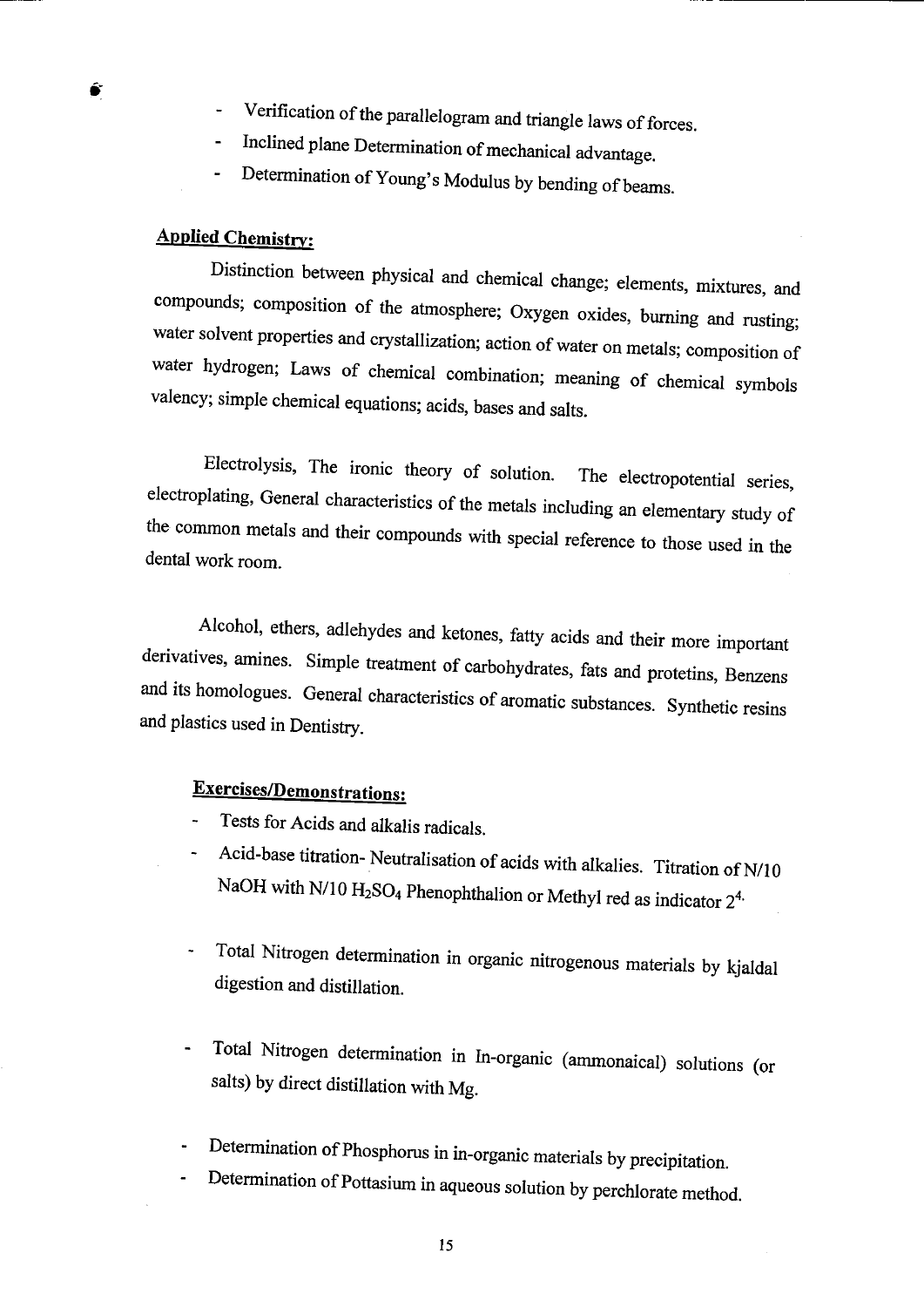- Electrolytic deposition (electrolysis and electroplating of metals).
	- (a) Deposition of Copper by electrolysis of copper Sulphate solution.
	- (b) Calculation of E.C.E.

## **Dental Mechanics and applied Oral Anatomy:**

#### **Applied Oral Anatomy:**

- Elementary anatomy of structure of denture/bearing area.  $\overline{a}$
- Human dentition and occlusion.
- Functions of teeth and morphology of Crowns of teeth.
- Tooth Carving in wax and plaster.
- Muscles of mastication and facial expression.
- Mastication duglication and phoenation.  $\ddot{\phantom{1}}$
- Movements of tempera-mandibular joint.  $\overline{a}$

## **Dental Mechanics (Primary):**

- Impression Preservation and Boxing-in.
- Cast: Preparation, Trimming, including Orthodontic casts.
- Cast duplication various methods.
- Construction of special trays spacers
- Bite blocks- base plates and wax rims.
- Articulators: Classification New Delhi uses care of articulators.
- Adjustments, Mounting of casts.
- Articulation, Occiusal plane, protrusive balance, working bite, balancing bite, curve of space, compensating curve, lateral curve.
- Principles of selection of teeth.
- Setting of teeth and wax finishing.  $\blacksquare$
- Flasking, Dewaxing, Packing, curing and Deflasking.
- Finishing and polishing of dentures.
- Additions, repairs, relining and revasing of dentures.
- Immediate denture construction.
- Making of aorylic teeth.  $\mathbf{r}$
- Kennedy's classification of partial dentures.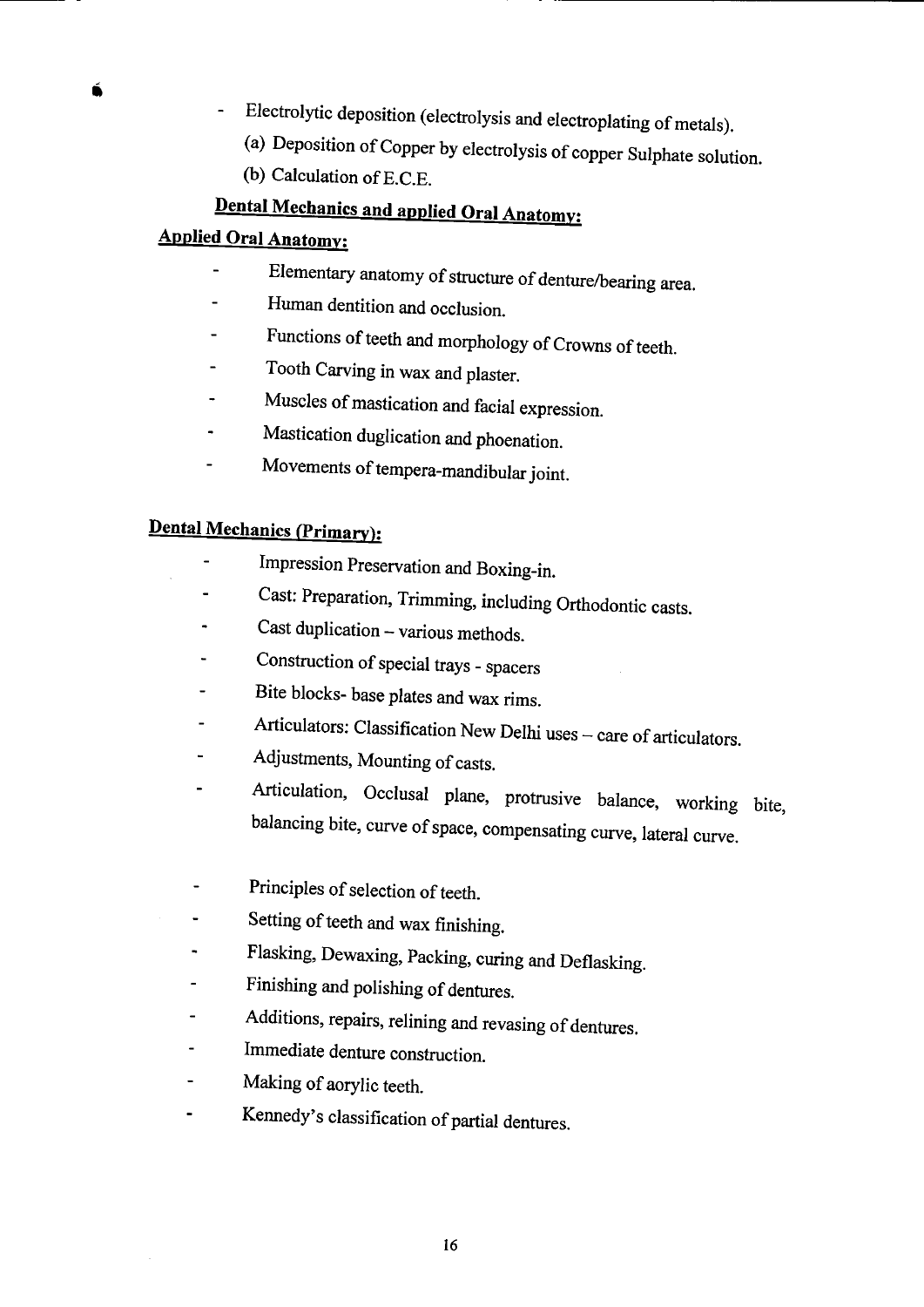- Principles of partial denture, design, clasp surveyor, surveying, path of insertion and rmoval. Estblishment of clasp seat. Clasp's parts, classification, function and receprocation
- Principles of wire bending, Preparation of wrought clasps, occlusal rests and lingual bars.

## **Dental Mechanics (Final):**

Casting machines: Centrifugal and pressure casting machines, Furnaces. Principles of casting. Casting techniques of partial denture (skeleton) Clasps, bars, Occlusion rest.

Setting of teeth and completion of dentures on metal skeletons. Mechanical principles of Orthodontic appliances, anchorage, force, tissue changes and retention.

Stainless steel wire-preparation of clasps, springs and Arch wires for Orthodontic appliances.

Use of various types of expansion screws.

Preparation of removable Orthodontic appliances, Activators, Retention appliances and Oral screen.

Construction of fixed Orthodontic appliances, bands, tubes and arches. Soldering and spot welding-Soldering of clasps, tags, Strengtheners and lingual bars.

Inlays and Crowns-classification and contruotio-nfacing  $&$  backings.